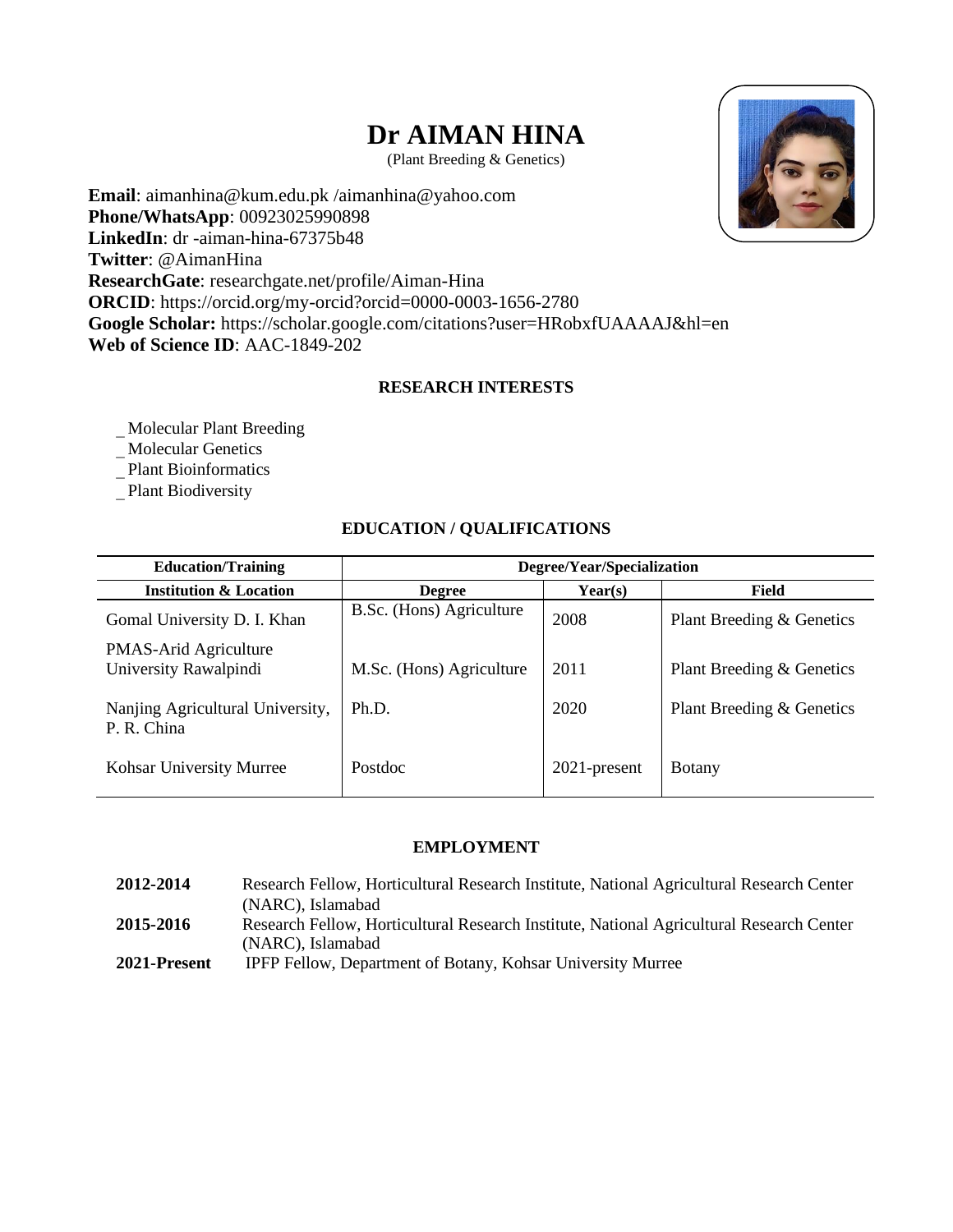| <b>Research Profile</b>                 |  | <b>General Research Publications or</b><br><b>Activity / Teaching Activity</b>                                                                      |                                                                             |  |                    |
|-----------------------------------------|--|-----------------------------------------------------------------------------------------------------------------------------------------------------|-----------------------------------------------------------------------------|--|--------------------|
|                                         |  | a.                                                                                                                                                  | <b>International Publications</b>                                           |  | 06 Research papers |
|                                         |  | b.                                                                                                                                                  | <b>National Publications</b>                                                |  | 06 Research papers |
| <b>Total Impact Factor publications</b> |  | 21.46                                                                                                                                               | H Index: 5<br><b>I-10 Index: 4</b><br><b>Citations (Google Scholar): 84</b> |  |                    |
| <b>TEACHING</b><br><b>PROFILE</b>       |  | <b>Undergraduate Courses Taught:</b><br>Principles of Animal Life Science-II.<br>٠<br>Foundation III Cell Biology, Genetics, Evolution<br>$\bullet$ |                                                                             |  |                    |

## **TRAININGS/CONFERENCES / SEMINARS**

- **01-02/2022** Promoting Research Excellence in Academics across Pakistan, 2 days virtual event**,** HEC Pakistan and Elsevier collaborated event
- **07-08/2021** Professional training at National Academy of Higher Education (NAHE), for National Faculty Development Program (NFDP) 2021-IPFP by Higher Education Commission
- **09/2019** Training of Bioinformatics, Wuhan Benagen Tech Solution Company Limited, P.R. China,
- **10/2018** 5<sup>th</sup> international Symposium on Genomics and Crop Genetic Improvement-Heterosis, Huazhong Agricultural University, P.R. China
- **09/2016** Seminar on Challenges for the global food Industry, Nanjing Agriculture University, P.R. China,
- **06/2016** National workshop on "Organic Food & Health: Avenues of innovations and entrepreneurship, Pakistan Council for Science and Technology, Pakistan
- **06/2016** Conference on Nudging Agriculture towards higher yields, UC Davis, and PMAS-Arid Agriculture University Rawalpindi
- **06/2016** Training on Vegetable Nursery business, National Agricultural Research Centre, Pakistan
- **11/2015** Hands on training for Off-Season production of Vegetables, World Vegetable Centre (AVRDC), Pakistan
- **09/2014** 5 5<sup>th</sup> International Conference on Agriculture, Food Security and Climate Change. University of Poonch Rawalakot and Pakistan Agricultural Scientist's Forum, Sep 2014
- **08/2013** Conference on Applications of Molecular Biology in Medicine and Agriculture, Quaid –e-Azam University, Pakistan
- **06/2013** Conference on Prospects and opportunities for agriculture development in Pakistan, University of Haripur

## **TRAININGS DELIVERED/ EXHIBITIONS CONDUCTED**

- **11/2015** Kitchen Gardening Exhibition for community of Our Gardens at Sector G-6 Islamabad
- **11/2015** Exhibition in Lok Sanjh Foundation Kisan Mela at NARC, Islamabad
- **11/2015** Training on Kitchen Gardening for participants from South Asian countries at Horticultural Research Institute (HRI), NARC
- **11/2015** Training workshop in collaboration with NGO (Irtiqa-E-Fazal) at BaniGalla
- **11/2015** Training to progressive Farmers of Sindh Province
- **10/2015** Kitchen Gardening Exhibition and seminar at Rose & Jasmine Garden Islamabad
- **10/2015** World food day Exhibition at NARC, Islamabad
- **10/2015** Exhibited Kitchen Gardening stuff in FAO Exhibition titled "Social Protection & Agriculture: Breaking the Cycle of Rural Poverty" on World Food Day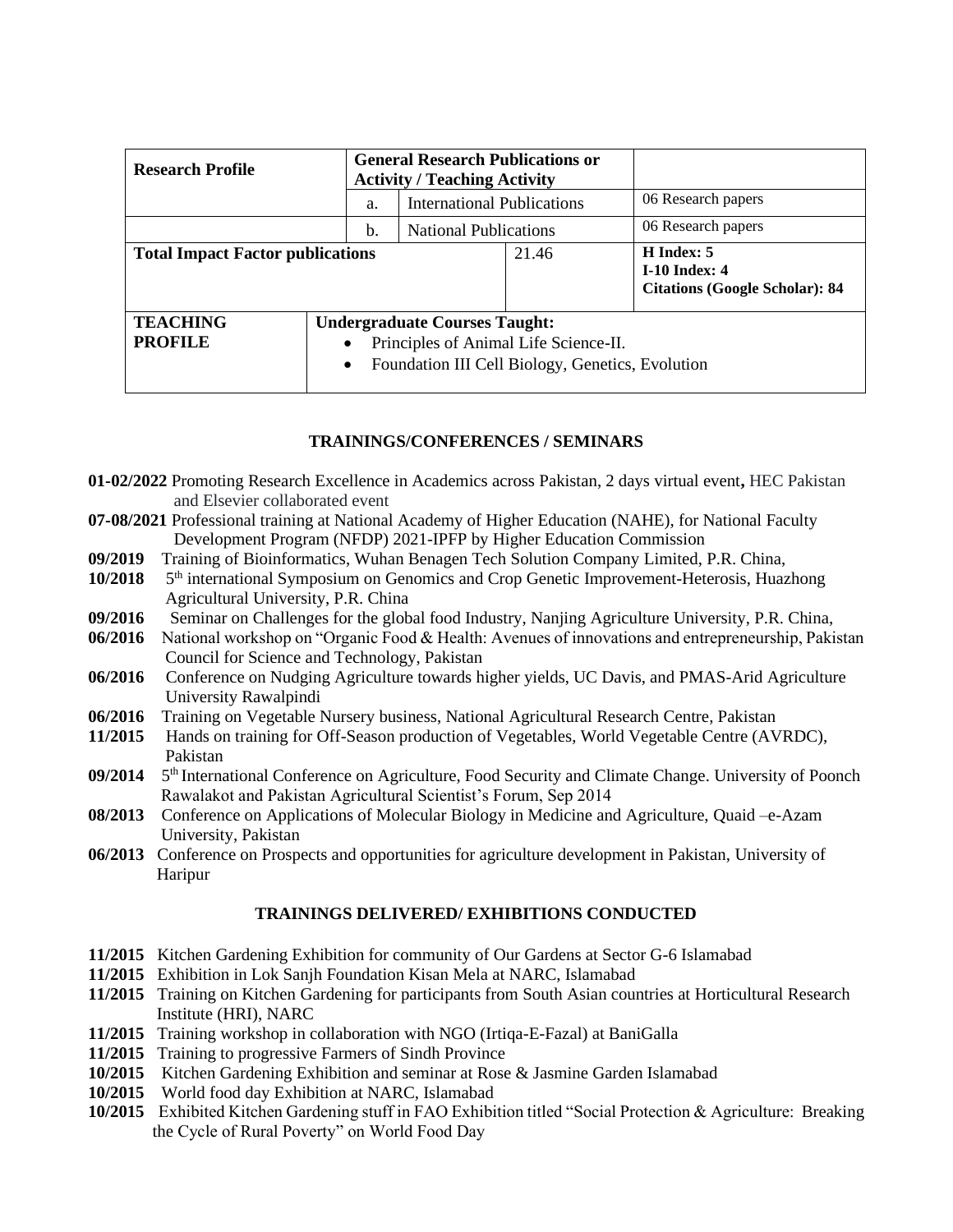- **05/2015** Two days training on different aspects of kitchen gardening to women farming community of Chakwal organized by Lok Sanjh Foundation
- **05/2015** One-day training workshop on "Vegetable production on household level (Kitchen Gardening)" in Nowshera District conducted by the collaboration of ASLP-II Social Project and HRI, NARC, Islamabad.
- **04/2015** Represented Pakistan Agricultural Research Council (PARC) in Two days SPB-FAO international Conference and exhibition were held at Serena Hotel Islamabad
- **03/2015** Kitchen gardening Exhibition at Islamabad club (Winter Carnival)
- **03/2015** Training of Trainers on "Pre and Post-harvest handling and Improved Technologies of off-season Vegetable production" for female farmers at Ali Abad Hunza, GB.
- **02/2015** Two days Kitchen gardening exhibition in Islamabad club
- **02/2015** Conducted Kitchen Gardening Exhibition in Pakistan Agriculture conference & Exhibition at Pak China Friendship Center, Islamabad

## **AWARDS & HONORS/ACHIEVEMENTS**

- Certificate of Honor for Excellent International Student Award at Nanjing Agricultural University, P.R. China.
- Recipient of Chinese Government Scholarship for Ph.D. 2016-2020.
- Appreciation certificate by Chairman Pakistan Agriculture Research Council, Islamabad, in recognition of meritorious services rendered to PARC.
- Distinction merit certificate for standing First in B.Sc. (Hons), Plant Breeding & Genetics, Gomal University.

# **MEMBERSHIPS IN ACADEMIC SOCIETIES**

- 1. Editor, "Molecular Biology Reports (Springer) "
- 2. Editor, "Medicon Agricultural & Environmental Sciences "

# **RESEARCH PUBLICATIONS**

## **2022**

- Razzaq, M.K., Akhter, M., Ahmad, R.M., Cheema, K. L., **Hina, A.,** Karikari, B. et al. CRISPR-Cas9 based stress tolerance: New hope for abiotic stress tolerance in chickpea (*Cicer arietinum*). *Mol Biol Rep* (2022). <https://doi.org/10.1007/s11033-022-07391-4>
- **2021**
- Ripa Akter Sharmin, Benjamin Karikari, Fangguo Chang, GM Al Amin, Mashiur Rahman Bhuiyan, **Aiman Hina**, Wenhuan Lv, Zhang Chunting, Naheeda Begum and Tuanjie Zhao. 2021. Genomewide Association Study Uncovers Major Genetic Loci Associated with Seed Flooding Tolerance in Soybean. BMC Plant Biology.<https://doi.org/10.1186/s12870-021-03268-z>
- [Mahmoud A Elattar,](http://www.frontiersin.org/Community/WhosWhoActivity.aspx?sname=MahmoudElattar&UID=1230774) [Benjamin Karikari,](http://www.frontiersin.org/Community/WhosWhoActivity.aspx?sname=BenjaminKarikari&UID=741579) [Shuguang Li,](http://www.frontiersin.org/Community/WhosWhoActivity.aspx?sname=ShuguangLi&UID=763501) Shiyu Song, [Cao Yong Ce,](http://www.frontiersin.org/Community/WhosWhoActivity.aspx?sname=CaoCe&UID=763275) [Muhammed](http://www.frontiersin.org/Community/WhosWhoActivity.aspx?sname=MuhammadAslam&UID=1267018)  [Aslam,](http://www.frontiersin.org/Community/WhosWhoActivity.aspx?sname=MuhammadAslam&UID=1267018) **[Aiman Hina](http://www.frontiersin.org/Community/WhosWhoActivity.aspx?sname=AimanHina&UID=1229674)**, [Salah Fatouh Abou-Elwafa](http://www.frontiersin.org/Community/WhosWhoActivity.aspx?sname=SalahAbou-Elwafa&UID=799378) and [Tuanjie Zhao.](http://www.frontiersin.org/Community/WhosWhoActivity.aspx?sname=TuanjieZhao&UID=345840) [Identification and validation of](http://www.frontiersin.org/Journal/Abstract.aspx?d=0&name=Plant_Genomics&ART_DOI=10.3389/fgene.2021.666440)  [major QTLs, epistatic interactions and candidate genes for soybean seed shape and weight using two](http://www.frontiersin.org/Journal/Abstract.aspx?d=0&name=Plant_Genomics&ART_DOI=10.3389/fgene.2021.666440)  [related RIL populations.](http://www.frontiersin.org/Journal/Abstract.aspx?d=0&name=Plant_Genomics&ART_DOI=10.3389/fgene.2021.666440) Front. Genet., 2021 May. <https://www.frontiersin.org/articles/10.3389/fgene.2021.666440/full>

**2020** 

• **Hina A**, Cao Y, Song S, Li S, Sharmin RA, Elattar MA, Bhat JA, Zhao T. High-Resolution Mapping in Two RIL Populations Refines Major "QTL Hotspot" Regions for Seed Size and Shape in Soybean